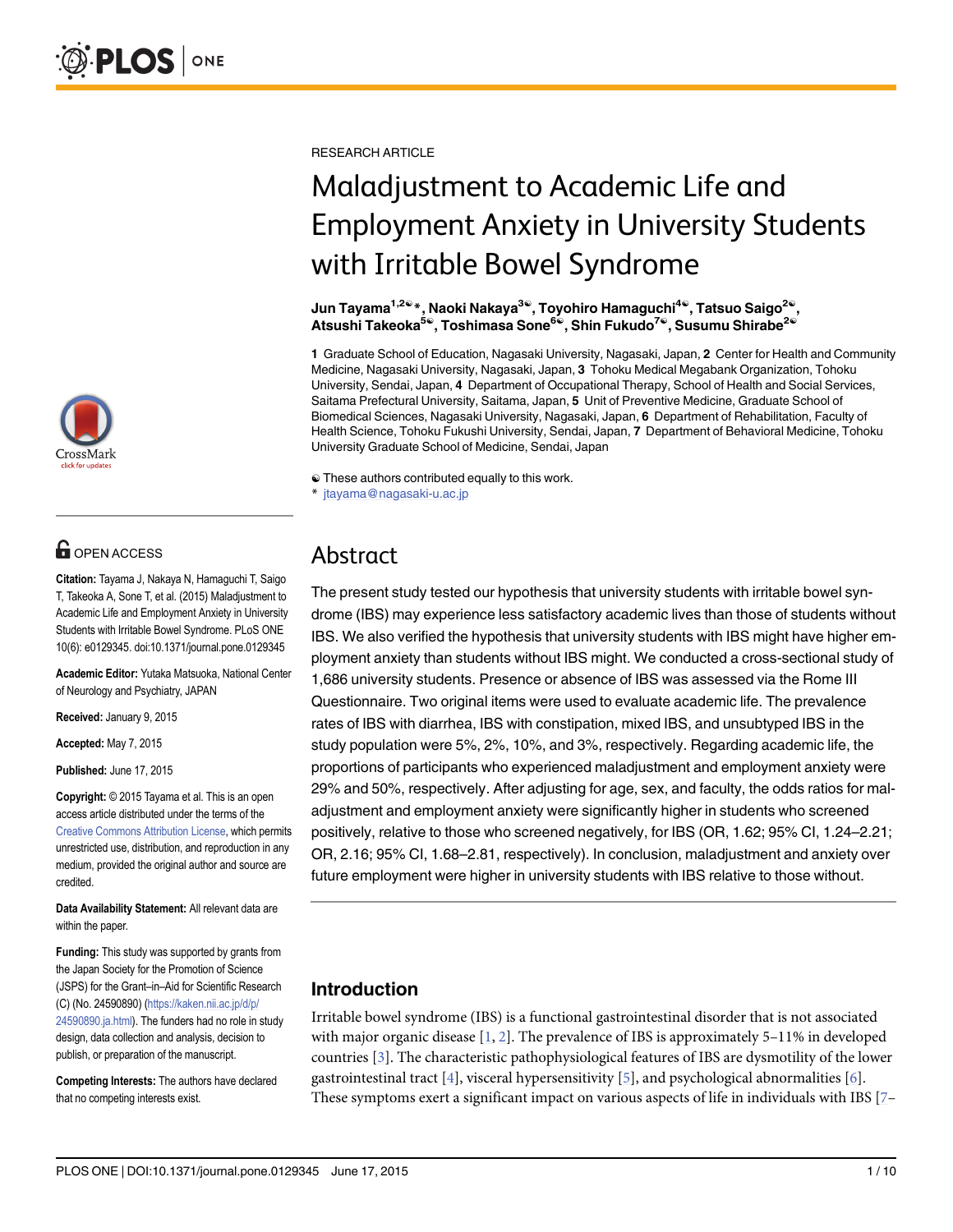<span id="page-1-0"></span>[10\]](#page-7-0). Regarding economic issues, the health care costs incurred by IBS patients are high relative to those incurred by individuals without the condition  $[7, 9]$  $[7, 9]$  $[7, 9]$  $[7, 9]$ . In epidemiological studies, quality of life (QOL) in adult patients with IBS has been shown to be low  $[7-10]$  $[7-10]$  $[7-10]$  $[7-10]$  $[7-10]$ . In a cross-sectional study of 257 adult patients with IBS, health-related quality of life was shown to be lower than that observed in healthy individuals [[7\]](#page-7-0).

Adolescence is a period in which onset of IBS is common  $[11-14]$  $[11-14]$  $[11-14]$  $[11-14]$ . Until the early teenage years, the prevalence of IBS is relatively low but increases rapidly from the late teens onward [\[11](#page-7-0)]. In an epidemiological survey of 10,000 Japanese individuals aged 20 years or over, it was shown that the prevalence of IBS was highest in participants in their 20s (14% for men and 22% for women); morbidity was reduced in participants aged 30 years or over  $[14]$ . In a crosssectional study of 1,086 university students in Japan, using the ROME-II modular questionnaire [[15](#page-8-0)], the prevalence of IBS was 19% overall, or 17% for men and 20% for women [[13](#page-7-0)]. Similarly, in another cross-sectional study of 557 university students in Japan, the prevalence, according to IBS screening using the ROME-III questionnaire, was high at 26% overall [\[12\]](#page-7-0). These findings suggest that the prevalence of IBS in university students is high and comparable to that observed in Japanese individuals in their 20s  $[11-14]$  $[11-14]$  $[11-14]$  $[11-14]$ . These findings suggest that the prevalence of IBS is very high in young people.

In employees with IBS, various issues occur with respect to the execution of business activities. In some previous studies, IBS symptoms were shown to cause poor performance at work [\[16](#page-8-0), [17,](#page-8-0) [18\]](#page-8-0). This evidence suggests that adult workers with IBS experience performance-related difficulties at work. This performance degradation may also occur in university students with IBS. In a cross-sectional study involving 597 medical students, researchers showed that living in a dormitory while at school and emotional stress were associated with increased IBS prevalence in university students  $[19]$  $[19]$  $[19]$ . This evidence suggests that academic life may be unsatisfactory, and employment anxiety regarding health concerns is higher in students with IBS than in those without the condition. However, the issues surrounding maladjustment to academic life and employment anxiety in university students with IBS are unclear. By examining the association between the symptoms of IBS and academic life, the support needs of students with IBS and policies suitable for addressing these issues may become apparent.

In this study, we tested the following hypotheses in university students.

- 1. The academic lives of university students with IBS will be less satisfactory than those of students without IBS.
- 2. Employment anxiety will be higher in students with IBS relative to students without IBS.

If the results reveal that academic life is unsatisfactory, and employment anxiety regarding health concerns is higher in students with IBS than that observed in those without the condition, our data would suggest a need for psychological intervention as a method of meaningful assistance for students with IBS.

#### Materials and Methods

#### **Participants**

The study was conducted between May and December 2013. A total of 1,689 potential participants were assessed for eligibility ([Fig 1](#page-2-0)). Three students refused to provide consent for participation in the study or use of their data for research. We therefore conducted a cross-sectional study of 1,686 university students. Three students did not respond to the questionnaire. In accordance with a previous study  $[20]$  $[20]$ , we defined the participants in this study as young adults aged 18–25 years. Therefore, data collected from 20 students aged 26 years or older were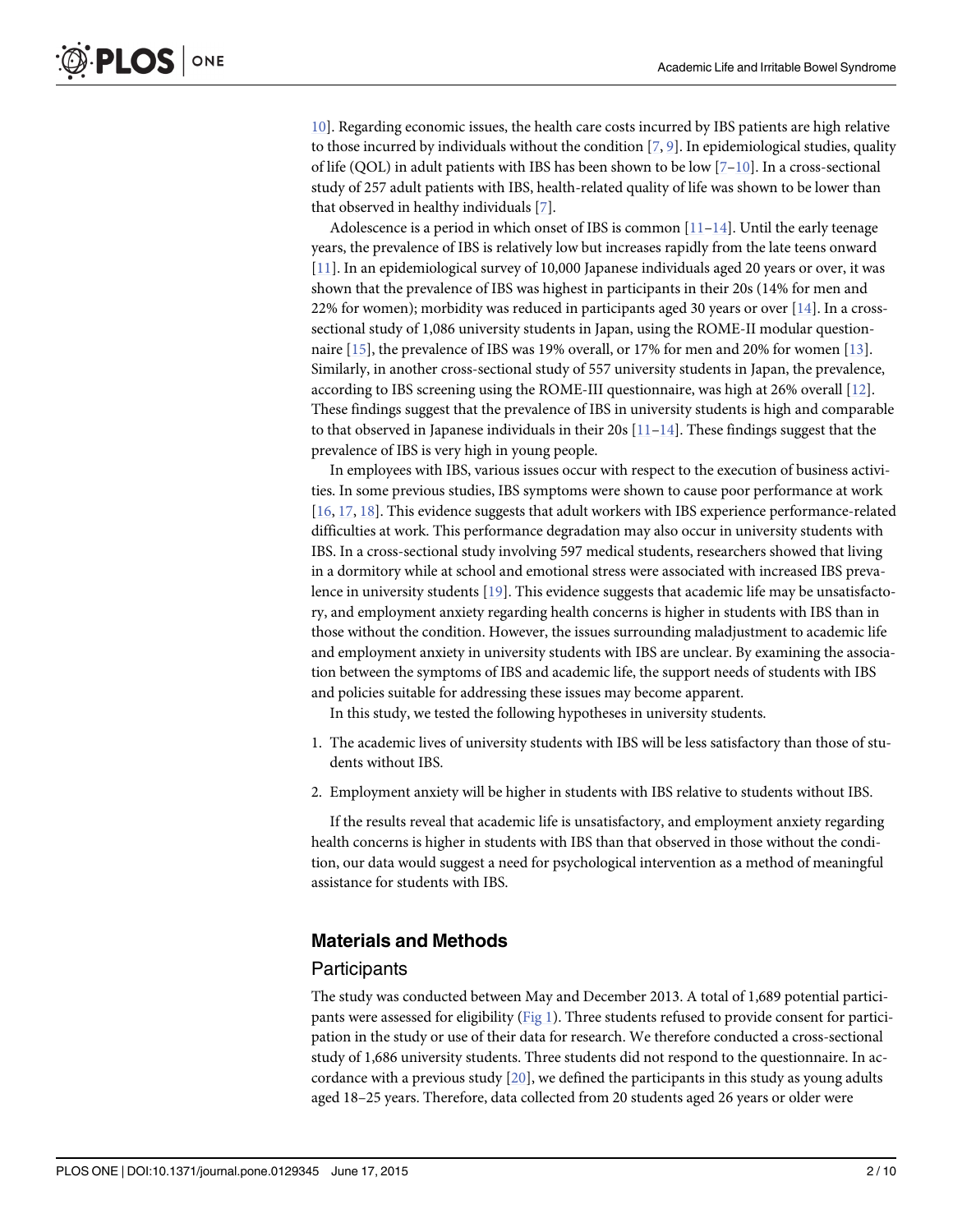<span id="page-2-0"></span>

[Fig 1. S](#page-1-0)tudy flow. We conducted a cross-sectional study of 1,686 university students. Statistical analysis was performed using the data collected from 1,663 participants. Of these 1,663 participants, 341 (21%) were diagnosed with IBS.

doi:10.1371/journal.pone.0129345.g001

excluded. Data collected from 1,663 participants were included in the statistical analysis. Of these 1,663 participants, 341 (21%) were diagnosed with IBS based on responses to the IBS screening questionnaire described below.

#### **Measurements**

Rome III diagnostic questionnaire. Rome III criteria are widely used in the diagnosis of IBS  $[21, 22]$  $[21, 22]$  $[21, 22]$  $[21, 22]$  $[21, 22]$ . These criteria include recurrent abdominal pain or discomfort (on at least 3 days per month in the previous 3 months) associated with 2 or more of the following: 1) improved by defecation, 2) onset associated with a change in stool frequency, and 3) onset associated with a change in form (appearance) of stool. Use of the Rome III criteria can reduce the number of heterogeneous IBS patients diagnosed, without performing unnecessary examinations [\[21](#page-8-0), [23\]](#page-8-0). Therefore, because the Japanese Society of Gastroenterology strongly recommends the use of the Rome III criteria  $[24]$  $[24]$  $[24]$ , they were used in the questionnaire to classify participants as either IBS-positive or IBS-negative.

Academic life. Two original items formed an academic life questionnaire, which was used to evaluate academic life and included the following questions: 1) Maladjustment: "Can you focus all of your energy toward your academic life?" 2) Employment anxiety: "Are you concerned about whether you will maintain good psychosomatic health when you are employed in the future?" We defined employment anxiety as anxiety over health concerns in future employment. Each question required a response of either yes or no. This questionnaire was only available in Japanese, and its validity and reliability were evaluated. Maladjustment score was significantly correlated with grade point average in these participants ( $\rho = 0.18$ ,  $p < 0.01$ ). Test-retest reliability estimates showed that, two weeks after testing, the interclass coefficient was 0.76.

# Procedure

The questionnaire survey was presented in a classroom during an academic session. We explained the procedures and general purpose of the research and provided both written and verbal explanations of the intended use of the data. In addition, we explained that individuals who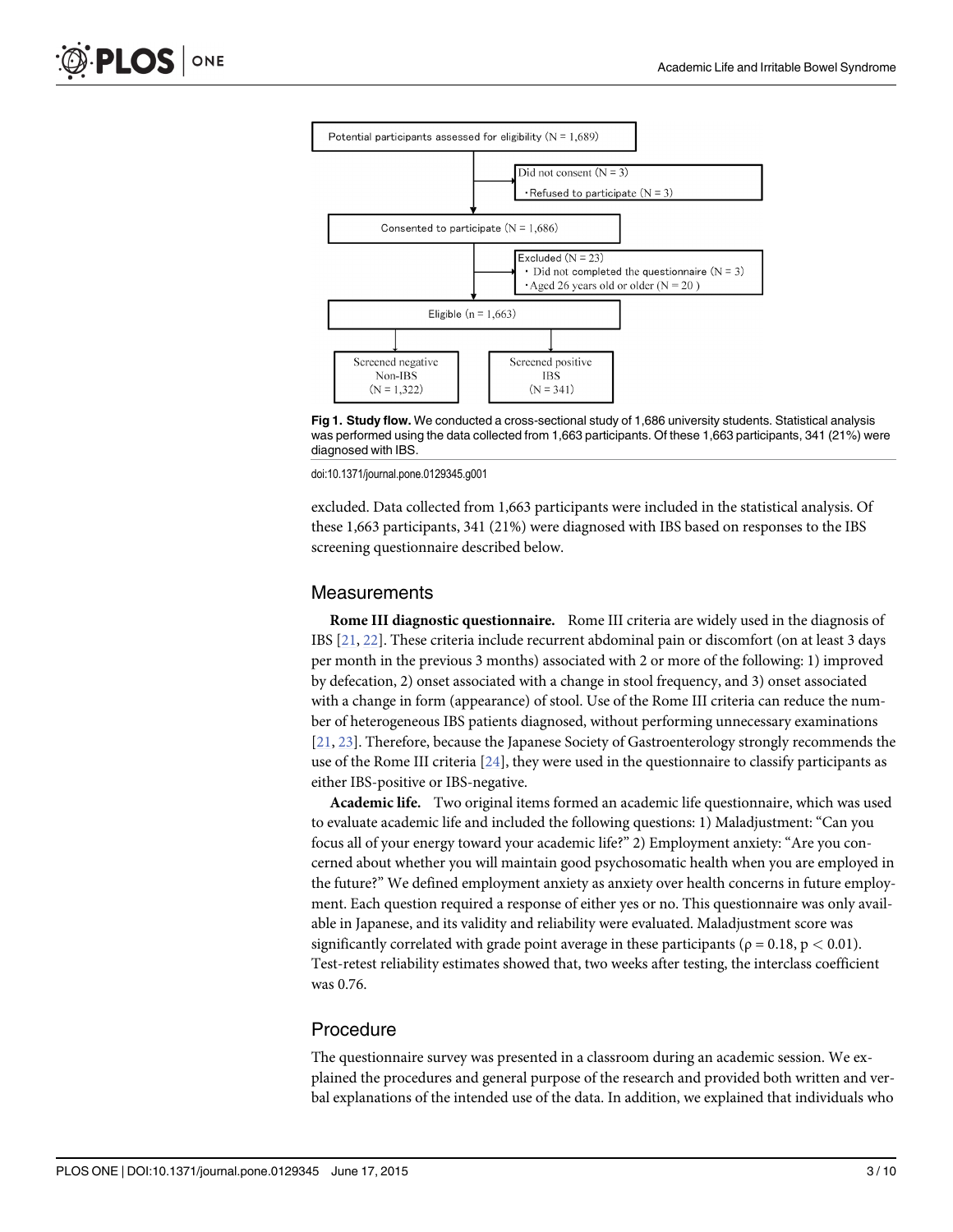<span id="page-3-0"></span>did not consent to study participation would be placed at no disadvantage whatsoever. We only analyzed data obtained from students who had agreed to participate.

### Data analysis

Means (Ms) and standard deviations (SDs) were calculated for all data. Participants were divided into 2 groups according to IBS status (IBS+ or IBS-). Multivariate logistic regression was conducted, with (good or bad) academic life used as the dependent variable. Both crude and adjusted odds ratios (ORs) and 95% confidence intervals (CIs) were calculated. There were 6 faculty categories (education, economics, medicine, dentistry, pharmacy, engineering, environmental science, and fisheries), for which we formulated 6 representative binary variables (coded  $1 =$  yes and  $2 =$  no); these were included in the regression analysis. The group that responded with positive evaluations in questions regarding academic life served as the reference group. In this study, the sample size was calculated according to the results of a previous study [\[25](#page-8-0)]. The proportions of participants with anxiety were 75% and 60% in the IBS and non-IBS groups, respectively, and the ratio of IBS to non-IBS participants was 1:8. Setting a β level of 0.20 and an  $\alpha$  level of 0.05 in the two-tailed test, we calculated a minimum sample size of 789. As the study included 1,686 participants, the sample was sufficiently large. The significance threshold was 0.05. JMP ver. 10.0 (SAS Institute Inc.) was used for all statistical analyses.

#### Ethics

The study protocol was approved by the Ethics Committee of Nagasaki University (no.12053008). All participants provided their written and verbal informed consent to participate in this study.

# **Results**

Participants' demographic data and reference values for healthy individuals, which were established in a previous study, are shown in  $Table 1$  [[12](#page-7-0), [25](#page-8-0), [26](#page-8-0)]. The prevalence rates of IBS with diarrhea (D-IBS), IBS with constipation (C-IBS), mixed IBS (M-IBS), and unsubtyped IBS (U-IBS) in the study population were 5% (95% CI, 4–6), 2% (95% CI, 2–3), 10% (95% CI, 9–12), and 3% (95% CI, 2–4), respectively. Regarding academic life, the proportions of students who experienced maladjustment and employment anxiety were 29% and 50%, respectively.

[Table 2](#page-4-0) shows the relationship between positive IBS screening and the odds ratio for experiencing maladjustment in academic life. The crude odds ratio for maladjustment in academic life was significantly higher in students who screened positively for IBS relative to those who screened negatively (OR, 1.48; 95% CI, 1.15–1.90). After adjusting for age, sex, and faculty, the odds ratio for maladjustment in academic life was significantly higher in students who screened positively for IBS relative to those who screened negatively (OR, 1.62; 95% CI, 1.24– 2.21).

[Table 3](#page-5-0) shows the relationship between the subtypes of IBS and odds ratios for experiencing maladjustment in academic life. The crude odds ratio for maladjustment in academic life was significantly higher in students with D-IBS relative to students who screened negatively for IBS (OR, 2.00; 95% CI, 1.25–3.17). After adjusting for age, sex, and faculty, the odds ratios for maladjustment in academic life were significantly higher in students with D-IBS, C-IBS, and M-IBS relative to students who screened negatively for IBS (OR, 2.13; 95% CI, 1.31–3.43; OR, 2.00; 95% CI, 1.01–3.87; OR, 1.47; 95% CI, 1.01–2.06, respectively).

[Table 4](#page-5-0) shows the relationship between screening positively for IBS and the odds ratio for employment anxiety in academic life. The crude odds ratio for employment anxiety in academic life was significantly higher in students who screened positively for IBS relative to those who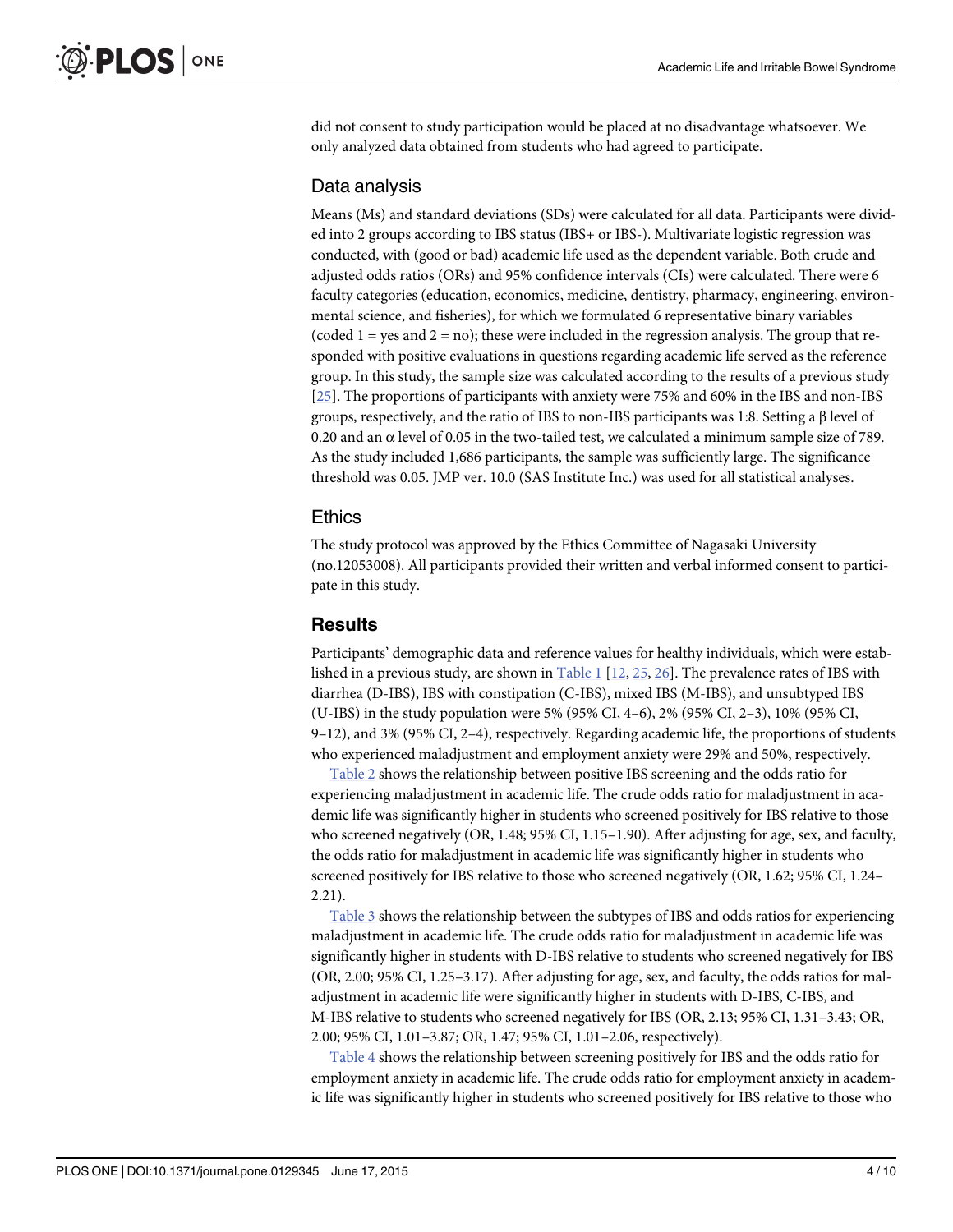#### <span id="page-4-0"></span>[Table 1.](#page-3-0) Demographic Data and Reference Values.

| <b>Variables</b>                        | All participants          | <b>Reference values</b><br>(general population (95% CI)) |                                   |  |
|-----------------------------------------|---------------------------|----------------------------------------------------------|-----------------------------------|--|
|                                         | $(N = 1,663)$<br>(95% CI) |                                                          |                                   |  |
| Sex (male (%))                          | $61(59-63)$               | $59(54 - 64)$                                            | Saigo, T. et al. $\frac{[21]}{4}$ |  |
| Age                                     | $19 \pm 1 (19 - 19)$      |                                                          |                                   |  |
| IBS <sup>+</sup> (%)                    | $21(19-23)$               | $26(22-30)$                                              | Tayama, J. et al. <sup>[12]</sup> |  |
| $D$ -IBS $(\%)$                         | $5(4-6)$                  | $4(-)$                                                   | Kubo, M. et al. $\frac{[22]}{4}$  |  |
| $C$ -IBS $(%)$                          | $2(2-3)$                  | $3(-)$                                                   | Kubo, M. et al. $\frac{[22]}{2}$  |  |
| $M$ -IBS $(%)$                          | $10(9-12)$                | $3(-)$                                                   | Kubo, M. et al. $\frac{[22]}{4}$  |  |
| U-IBS $(%)$                             | $3(2-4)$                  | $4(-)$                                                   | Kubo, M. et al. $\frac{[22]}{2}$  |  |
| Faculty (%)                             |                           |                                                          |                                   |  |
| Education                               | $14(13-16)$               |                                                          | $\blacksquare$                    |  |
| Economics                               | $23(21-25)$               |                                                          |                                   |  |
| Medicine                                | $13(11-15)$               |                                                          | $\overline{\phantom{a}}$          |  |
| Dentistry                               | $3(2-4)$                  |                                                          |                                   |  |
| Pharmacy                                | $5(4-6)$                  |                                                          |                                   |  |
| Engineering                             | $26(24-28)$               |                                                          | $\blacksquare$                    |  |
| <b>Environmental Science</b>            | $10(9-12)$                |                                                          | ۰                                 |  |
| <b>Fisheries</b>                        | $6(5-8)$                  |                                                          | $\overline{\phantom{a}}$          |  |
| Academic life                           |                           |                                                          |                                   |  |
| Individuals with maladjustment (%)      | $29(26-31)$               |                                                          |                                   |  |
| Individuals with employment anxiety (%) | $50(48 - 53)$             |                                                          |                                   |  |

Notes: A numerical value shows the percentage of all participants which added IBS with the healthy person. Age data are expressed as mean ± standard deviation. D-IBS: IBS with diarrhea; C-IBS: IBS with constipation; M-IBS: Mixed IBS; U-IBS: unsubtyped IBS

doi:10.1371/journal.pone.0129345.t001

screened negatively (OR, 2.20; 95% CI, 1.72–2.83). After adjusting for age, sex, and faculty, the odds ratio for experiencing employment anxiety in academic life was significantly higher in students who screened positively for IBS relative to those who screened negatively (OR, 2.16; 95% CI, 1.68–2.81).

[Table 5](#page-6-0) shows the relationship between subtypes of IBS and the odds ratio for experiencing employment anxiety in academic life. The crude odds ratios for employment anxiety were significantly higher in students with D-IBS, M-IBS, and U-IBS relative to students who screened negatively for IBS (OR, 1.79; 95% CI, 1.12–2.86; OR, 2.45; 95% CI, 1.75–3.43; OR, 3.04; 95% CI, 1.62–5.69, respectively). After adjusting for age, sex, and faculty, the odds ratios for employment anxiety were significantly higher in students with D-IBS, M-IBS, and U-IBS relative to students who screened negatively for IBS (OR, 1.85; 95% CI, 1.16–3.00; OR, 2.42; 95% CI, 1.72–3.44; OR, 2.93; 95% CI, 1.58–5.72, respectively).

#### [Table 2.](#page-3-0) Relationship between IBS Status and Odds Ratios (ORs) for Experiencing Maladjustment in Academic Life.

| <b>IBS</b> status       | No. with maladjustment/ no. of participants | Crude odds ratio (A) |         | $A + aqe$ and sex adjusted<br>(B) |         | $B +$ faculty adjusted (C) |         |
|-------------------------|---------------------------------------------|----------------------|---------|-----------------------------------|---------|----------------------------|---------|
|                         |                                             | OR (95% CI)          | p-value | OR (95% CI)                       | p-value | OR (95% CI)                | p-value |
| Negative screen for IBS | 355/1,322                                   | 1.00 (referent)      | < 0.01  | 1.00 (referent)                   | < 0.01  | 1.00 (referent)            | < 0.01  |
| Positive screen for IBS | 120/341                                     | 1.48 (1.15-1.90)     |         | $1.61(1.24 - 2.09)$               |         | 1.62 (1.24–2.12)           |         |

doi:10.1371/journal.pone.0129345.t002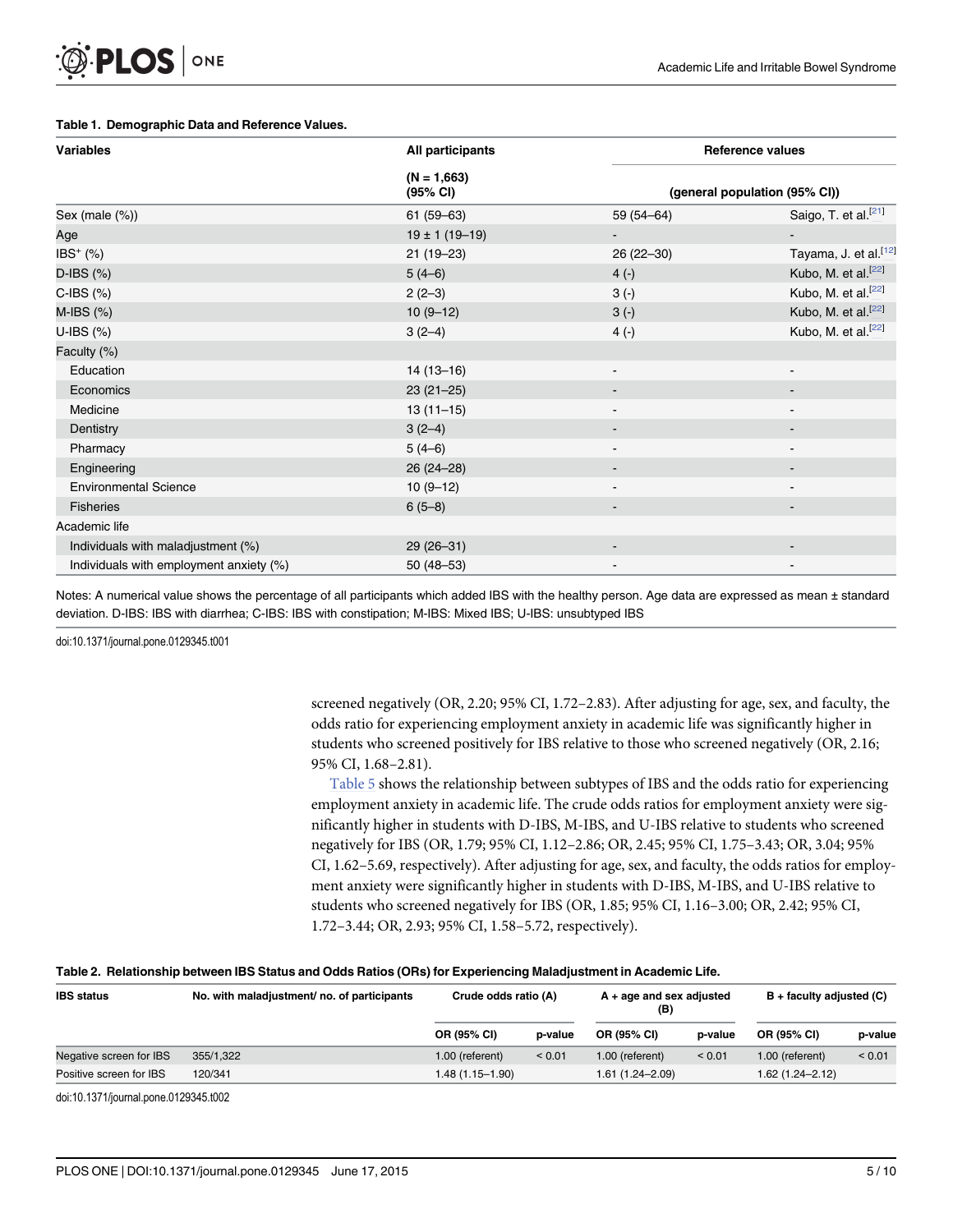<span id="page-5-0"></span>

| Subtypes of IBS<br><b>Status</b>  | No. with maladjustment/no. of<br>participants | Crude odds ratio (A)   |             | $A + aqe$ and sex<br>adjusted (B) |             | $B +$ faculty adjusted (C) |             |
|-----------------------------------|-----------------------------------------------|------------------------|-------------|-----------------------------------|-------------|----------------------------|-------------|
|                                   |                                               | OR (95% CI)            | p-<br>value | OR (95% CI)                       | p-<br>value | OR (95% CI)                | p-<br>value |
| Negative screen for<br><b>IBS</b> | 355/1322                                      | 1.00 (referent)        |             | 1.00 (referent)                   |             | 1.00 (referent)            |             |
| Positive screen for IBS           |                                               |                        |             |                                   |             |                            |             |
| D-IBS                             | 33/78                                         | $2.00(1.25 -$<br>3.17) | < 0.01      | $1.99(1.24 -$<br>3.18             | < 0.01      | $2.13(1.31 -$<br>3.43)     | < 0.01      |
| C-IBS                             | 16/41                                         | $1.74(0.90 -$<br>3.27) | 0.10        | $2.03(1.04 -$<br>3.87             | 0.039       | $2.00(1.01 -$<br>3.87      | < 0.05      |
| M-IBS                             | 56/172                                        | $1.32(0.93 -$<br>1.84) | 0.12        | $1.44(1.01 -$<br>(2.03)           | 0.043       | $1.47(1.01 -$<br>(2.06)    | < 0.05      |
| U-IBS                             | 15/50                                         | $1.17(0.61 -$<br>2.12) | 0.63        | 1.37 (0.69-<br>(2.46)             | 0.37        | $1.26(0.65 -$<br>2.34)     | 0.48        |

#### [Table 3.](#page-3-0) Relationships between Subtypes of IBS Status and Odds Ratios (ORs) for Experiencing Maladjustment in Academic Life.

D-IBS: IBS with diarrhea; C-IBS: IBS with constipation; M-IBS: Mixed IBS; U-IBS: unsubtyped IBS

doi:10.1371/journal.pone.0129345.t003

#### **Discussion**

In this cross-sectional study, because the academic lives of students with IBS were reported to be less satisfactory than those reported by students without IBS, hypothesis 1 was supported. Furthermore, because employment anxiety was higher in students with IBS relative to that reported by those without, hypothesis 2 was also supported.

Two major reasons are assumed for the finding that the academic lives of students with IBS were less satisfactory than those of students without IBS. One of these reasons concerns the involvement of mental health problems. With respect to psychological abnormalities in IBS, there is some evidence that remarkable neuroticism is associated with the condition [\[12](#page-7-0), [27,](#page-8-0) [28\]](#page-8-0). In a cross-sectional study of 655 university students in Japan, neuroticism was found to be significantly higher in students with IBS than in students without IBS  $[12]$ . Furthermore, high levels of depression have been observed in IBS patients [[29](#page-8-0), [30](#page-8-0)]. In an epidemiological survey of a population of 5,000 individuals aged 18–45 years in Sweden, it was shown that IBS patients' mental health was significantly less satisfactory than that observed in healthy individuals [\[29](#page-8-0)]. A previous study showed that living in a dormitory while at school was a predictor for IBS in university students [[19](#page-8-0)]. In addition, living in a dormitory while at school has been identified as one of the factors that contribute to the deterioration of mental health in university students [\[31](#page-8-0)]. That is, due to poor mental health in students with IBS in this study, their academic lives may have been significantly less satisfactory than those of students without IBS.

value

2.13 (1.66– 2.76)

606/1322 1.00 (referent) < 0.01 1.00 (referent) < 0.01 1.00 (referent) < 0.01

value

2.16 (1.68– 2.81)

| <b>Table 1. Hold only between having led and oadd hatto (only) for Experiencing Employment Anxiety in Academic Enc.</b> |                                                     |                      |                                   |                           |  |  |
|-------------------------------------------------------------------------------------------------------------------------|-----------------------------------------------------|----------------------|-----------------------------------|---------------------------|--|--|
| <b>IBS</b> status                                                                                                       | No. with employment anxiety/ no. of<br>participants | Crude odds ratio (A) | $A + aqe$ and sex<br>adjusted (B) | $B +$ faculty adjusted(C) |  |  |
|                                                                                                                         |                                                     | OR (95% CI)<br>D-    | OR (95% CI)<br><b>D-</b>          | OR (95% CI)<br>p-         |  |  |

2.83)

#### [Table 4.](#page-3-0) Relationship between Having IBS and Odds Ratios (ORs) for Experiencing Employment Anxiety in Academic Life.

222/341 2.20 (1.72–

doi:10.1371/journal.pone.0129345.t004

Negative screen for

Positive screen for

IBS

IBS

value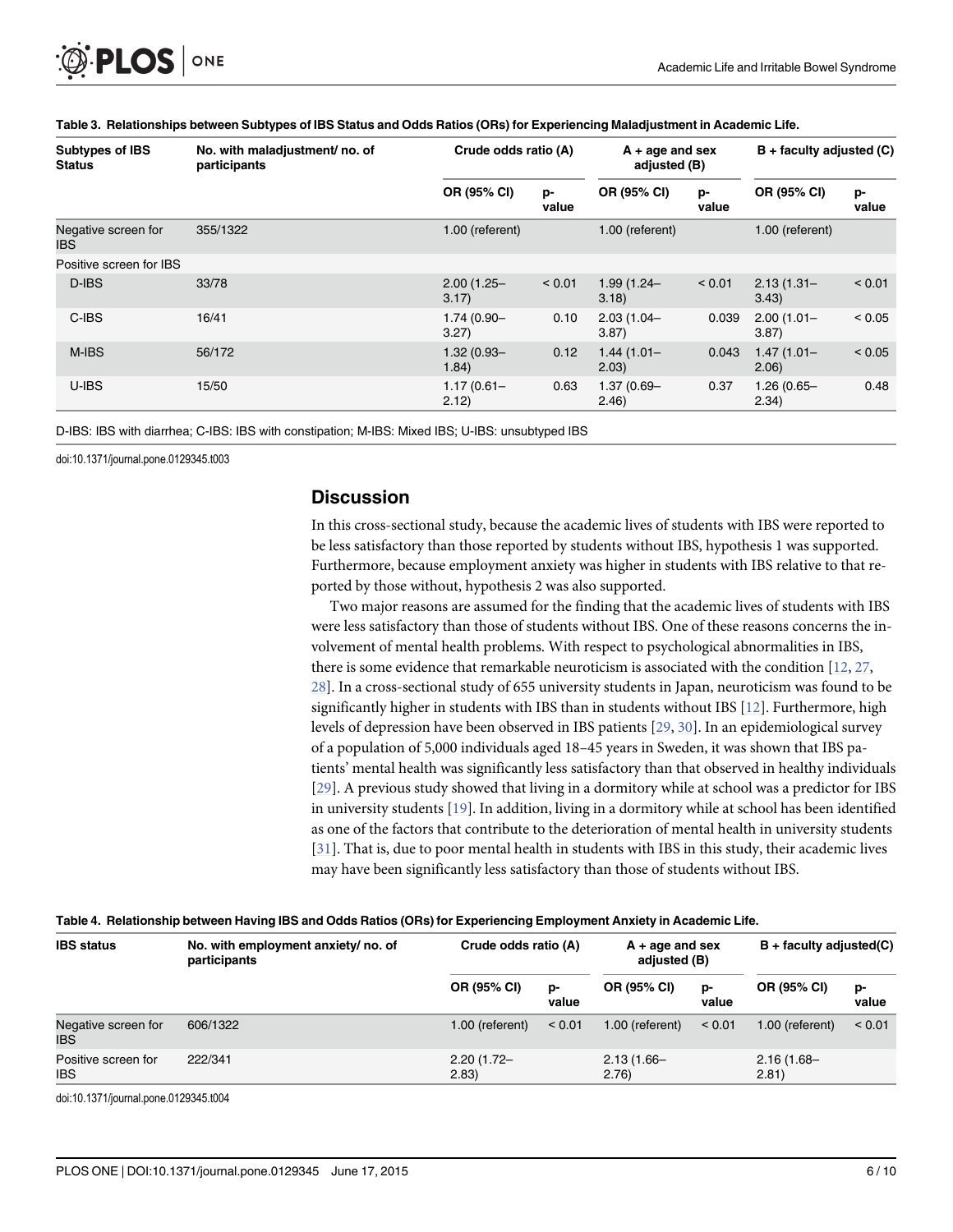<span id="page-6-0"></span>

| <b>Subtypes of IBS</b><br><b>Status</b> | No. with employment anxiety/no. of<br>participants | Crude odds ratio (A)    |             | $A + age$ and sex<br>adjusted (B) |             | $B +$ faculty adjusted(C) |             |
|-----------------------------------------|----------------------------------------------------|-------------------------|-------------|-----------------------------------|-------------|---------------------------|-------------|
|                                         |                                                    | OR (95% CI)             | p-<br>value | OR (95% CI)                       | p-<br>value | OR (95% CI)               | p-<br>value |
| Negative screen for<br><b>IBS</b>       | 606/1322                                           | 1.00 (referent)         |             | 1.00 (referent)                   |             | 1.00 (referent)           |             |
| Positive screen for<br><b>IBS</b>       |                                                    |                         |             |                                   |             |                           |             |
| D-IBS                                   | 47/78                                              | $1.79(1.12 -$<br>(2.86) | 0.013       | $1.80(1.13 -$<br>(2.90)           | 0.013       | $1.85(1.16 -$<br>3.00)    | < 0.01      |
| C-IBS                                   | 23/41                                              | $1.51(0.81 -$<br>2.82)  | 0.20        | $1.43(0.76 -$<br>2.72)            | 0.27        | $1.35(0.72 -$<br>(2.58)   | 0.36        |
| M-IBS                                   | 116/172                                            | $2.45(1.75 -$<br>3.43)  | < 0.01      | $2.37(1.69 -$<br>3.35)            | < 0.01      | $2.42(1.72 -$<br>3.44)    | < 0.01      |
| U-IBS                                   | 36/50                                              | $3.04(1.62 -$<br>5.69   | < 0.01      | $2.89(1.57 -$<br>5.60)            | < 0.01      | $2.93(1.58 -$<br>5.72)    | < 0.01      |

#### [Table 5.](#page-4-0) Relationships between Subtypes of IBS Status and Odds Ratios (ORs) for Experiencing Employment Anxiety in Academic Life.

D-IBS: IBS with diarrhea; C-IBS: IBS with constipation; M-IBS: Mixed IBS; U-IBS: unsubtyped IBS

doi:10.1371/journal.pone.0129345.t005

Another possibility is that the academic lives of students with IBS may have been less satisfactory than those of students without IBS because of the pain involved in the condition. One of the characteristic pathophysiological features of IBS is visceral hypersensitivity  $[5]$  $[5]$ . In a research study involving 49 IBS patients (mean age  $\pm$  SD = 38  $\pm$  15 years), the QOL of IBS patients who reported continuous abdominal pain was significantly lower than that of IBS patients without continuous abdominal pain [[32](#page-8-0)]. Therefore, in university students with IBS, lower QOL resulting from experiencing continuous pain may have contributed to the deterioration of their academic lives.

One reason that employment anxiety was higher in students with IBS relative to those without, may be that psychological features of IBS include high anxiety and depression [[33,](#page-8-0) [34](#page-8-0)]. IBS is often complicated by anxiety disorder [[35](#page-8-0), [36](#page-9-0)]. In an epidemiological survey of 13,537 American individuals, it was revealed that 7.2% of IBS patients also suffered from panic disorder [\[37](#page-9-0)]. High levels of state or trait anxiety in IBS university students may also have increased their employment anxiety.

There were four limitations to this study. First, this research only targeted students from one university, and prevalence rates for IBS vary according to culture [[38,](#page-9-0) [39\]](#page-9-0). The target university is located in a medium-sized city on the island of Kyushu in western Japan. Therefore, it is unclear whether the results can be extrapolated to Japanese university students in general. Second, participants were categorized as IBS positive based on the results of a questionnaire rather than a physician's diagnosis. Thus, the rate of IBS identified in this study may have been overestimated relative to IBS as diagnosed by a physician. If the prevalence rate for IBS found in this study is indeed higher than the prevalence rate that would have resulted from a physician's diagnosis, the results may include data from individuals with relatively minor symptoms. If the study had only included patients with physician-diagnosed IBS, the relationship between psychological traits and IBS severity may have been more apparent; therefore, this relationship may have been underestimated in this study. Third, as this study was cross sectional, it was not possible to judge the influence of the presence of IBS or the degree of IBS symptom severity on the students' academic lives. Fourth, existing scales, including the one used in this study, have not been adequately validated for use as academic life questionnaires in studies involving university students.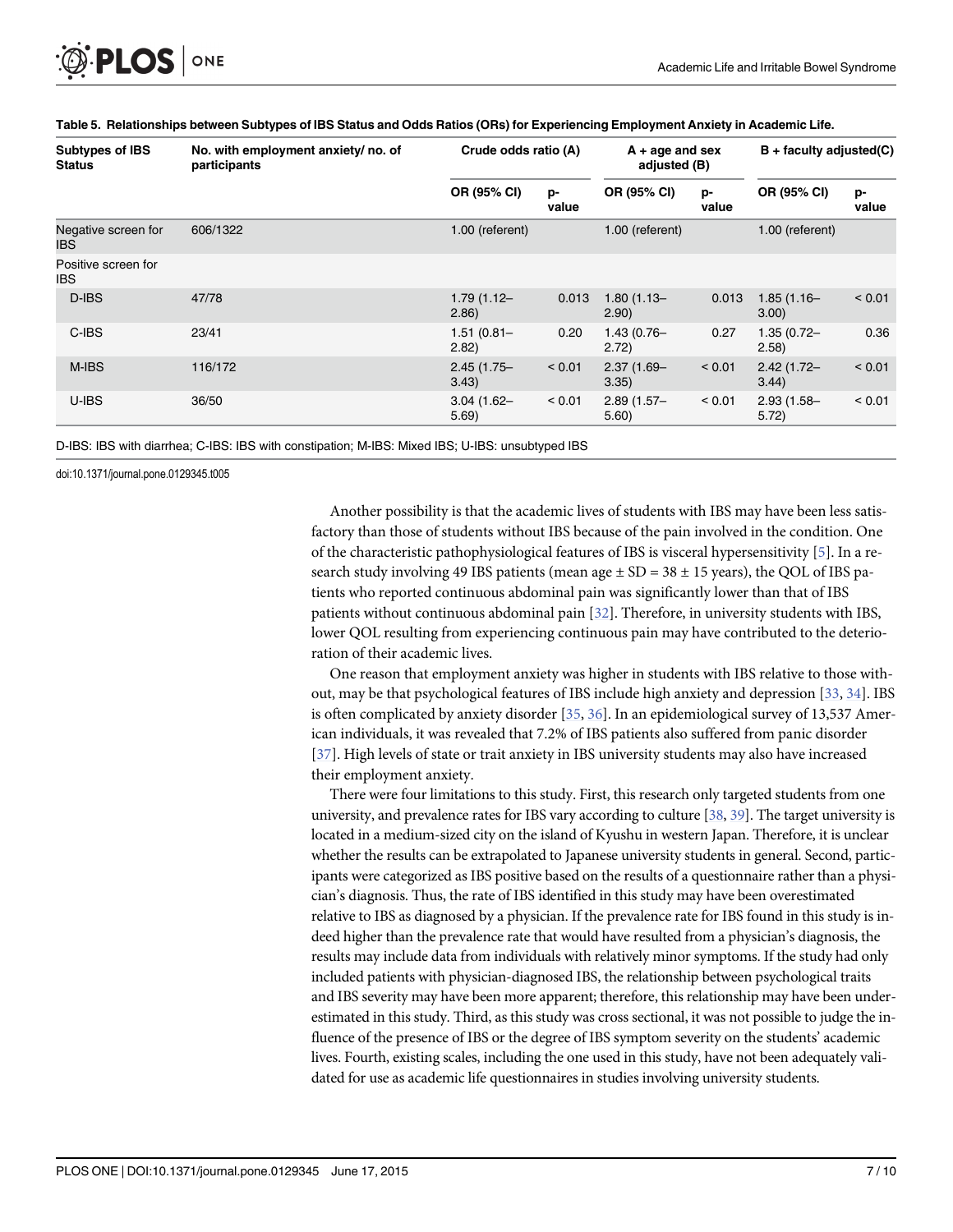<span id="page-7-0"></span>Clinically, in order to enhance scholastic support for university students with IBS, regular screening may be effective. In this study, we conducted an evaluation of academic life and IBS using questionnaires. By performing screening using a battery of tests, effects of advice to undergo medical examinations and early treatment can be expected.

In conclusion, academic life was less satisfactory and employment anxiety was higher in students with IBS relative to that observed in students without IBS. Because students with IBS experienced unsatisfactory academic lives, it is important to control IBS symptoms in this group.

# Acknowledgments

The authors would like to express their appreciation to the participants for their participation in this study. This study was supported by the Center for Health and Community Medicine, Nagasaki University.

# Author Contributions

Conceived and designed the experiments: JT NN SF. Performed the experiments: JT TSa. Analyzed the data: JT NN. Contributed reagents/materials/analysis tools: JT TH SS. Wrote the paper: JT NN. Contributed to the modification of the methods described: AT TSo.

# References

- [1.](#page-0-0) Mayer EA, Raybould HE (1990) Role of visceral afferent mechanisms in functional bowel disorders. Gastroenterology 99: 1688–1704. PMID: [2227282](http://www.ncbi.nlm.nih.gov/pubmed/2227282)
- [2.](#page-0-0) Sagami Y, Shimada Y, Tayama J, Nomura T, Satake M, Endo Y, et al. (2004) Effect of a corticotropin releasing hormone receptor antagonist on colonic sensory and motor function in patients with irritable bowel syndrome. Gut 53: 958–964. PMID: [15194643](http://www.ncbi.nlm.nih.gov/pubmed/15194643)
- [3.](#page-0-0) Spiller R, Aziz Q, Creed F, Emmanuel A, Houghton L, Hungin P, et al. (2007) Guidelines on the irritable bowel syndrome: mechanisms and practical management. Gut 56: 1770–1798. PMID: [17488783](http://www.ncbi.nlm.nih.gov/pubmed/17488783)
- [4.](#page-0-0) Drossman DA, Sandler RS, McKee DC, Levity AJ (1982) Bowel patterns among subjects not seeking health care. Use of a questionnaire to identify a population with bowel dysfunction. Gastroenterology 83: 529–534. PMID: [7095360](http://www.ncbi.nlm.nih.gov/pubmed/7095360)
- [5.](#page-0-0) Ritchie J (1973) Pain from distension of the pelvic colon by inflating a balloon in the irritable colon syndrome. Gut 14: 125–132. PMID: [4696535](http://www.ncbi.nlm.nih.gov/pubmed/4696535)
- [6.](#page-0-0) Whitehead WE, Schuster MM (1985) Irritable bowel syndrome: definition of the syndrome and relation to other disorder. In: Gastrointestinal disorders: behavioral and physiological basis for treatment. New York: Academic Press: 155–177.
- [7.](#page-0-0) Creed F, Ratcliffe J, Fernandez L, Tomenson B, Palmer S, et al. (2001) Health-related quality of life and health care costs in severe, refractory irritable bowel syndrome. Ann Intern Med 134: 860–868. PMID: [11346322](http://www.ncbi.nlm.nih.gov/pubmed/11346322)
- 8. Jerndal P, Ringstrom G, Agerforz P, Karpefors M, Akkermans LM, Bayati A, et al. (2010) Gastrointestinal-specific anxiety: an important factor for severity of GI symptoms and quality of life in IBS. Neurogastroenterol Motil 22: 646–e179. doi: [10.1111/j.1365-2982.2010.01493.x](http://dx.doi.org/10.1111/j.1365-2982.2010.01493.x) PMID: [20367800](http://www.ncbi.nlm.nih.gov/pubmed/20367800)
- [9.](#page-1-0) Talley NJ, Gabriel SE, Harmsen WS, Zinsmeister AR, Evans RW (1995) Medical costs in community subjects with irritable bowel syndrome. Gastroenterology 109: 1736–1741. PMID: [7498636](http://www.ncbi.nlm.nih.gov/pubmed/7498636)
- [10.](#page-0-0) Jamali R, Jamali A, Poorrahnama M, Omidi A, Jamali B, Moslemi N, et al. (2012) Evaluation of health related quality of life in irritable bowel syndrome patients. Health Qual Life Outcomes 10: 12. doi: [10.](http://dx.doi.org/10.1186/1477-7525-10-12) [1186/1477-7525-10-12](http://dx.doi.org/10.1186/1477-7525-10-12) PMID: [22284446](http://www.ncbi.nlm.nih.gov/pubmed/22284446)
- [11.](#page-1-0) Sagawa T, Okamura S, Kakizaki S, Zhang U, Morita K, Mori M (2013) Functional gastrointestinal disor-ders in adolescents and quality of school life. J Gastroenterol Hepatol 28: 285-290. doi: [10.1111/j.](http://dx.doi.org/10.1111/j.1440-1746.2012.07257.x) [1440-1746.2012.07257.x](http://dx.doi.org/10.1111/j.1440-1746.2012.07257.x) PMID: [22988951](http://www.ncbi.nlm.nih.gov/pubmed/22988951)
- [12.](#page-1-0) Tayama J, Nakaya N, Hamaguchi T, Tomiie T, Shinozaki M, Saigo T, et al. (2012) Effects of personality traits on the manifestations of irritable bowel syndrome. Biopsychosoc Med 6: 20. doi: [10.1186/1751-](http://dx.doi.org/10.1186/1751-0759-6-20) [0759-6-20](http://dx.doi.org/10.1186/1751-0759-6-20) PMID: [23110762](http://www.ncbi.nlm.nih.gov/pubmed/23110762)
- [13.](#page-1-0) Sugaya N, Nomura S (2008) Relationship between cognitive appraisals of symptoms and negative mood for subtypes of irritable bowel syndrome. Biopsychosoc Med doi: [10.1186/1751-0759-2-9](http://dx.doi.org/10.1186/1751-0759-2-9)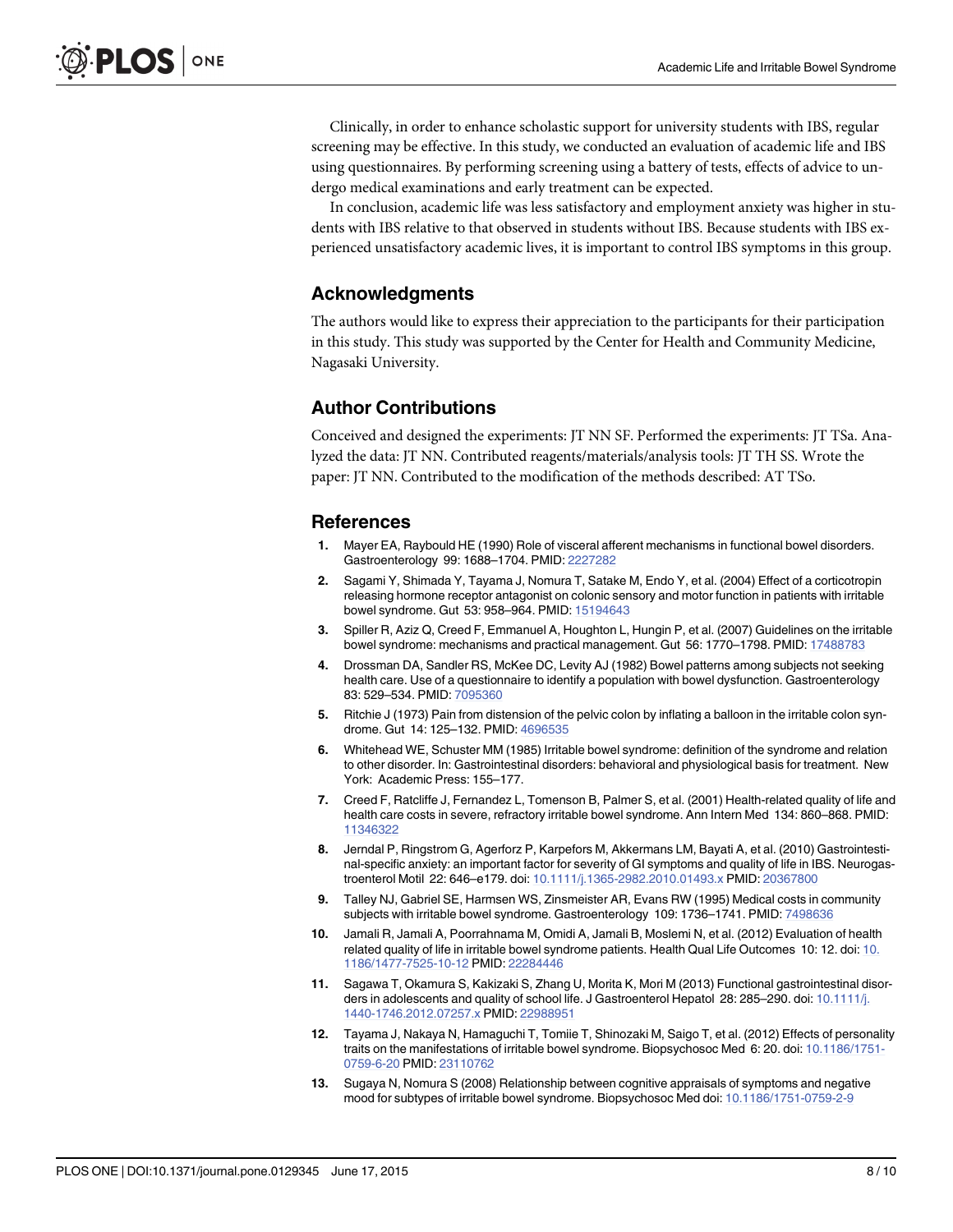- <span id="page-8-0"></span>[14.](#page-1-0) Miwa H (2008) Prevalence of irritable bowel syndrome in Japan: Internet survey using Rome III criteria. Patient Prefer Adherence 2:143–147. PMID: [19920955](http://www.ncbi.nlm.nih.gov/pubmed/19920955)
- [15.](#page-1-0) Shinozaki M, Kanazawa M, Sagami Y, Endo Y, Hongo M, Drossman DA, et al. (2006) Validation of the Japanese version of the Rome II modular questionnaire and irritable bowel syndrome severity index. J Gastroenterol 41: 491–494. PMID: [16799892](http://www.ncbi.nlm.nih.gov/pubmed/16799892)
- [16.](#page-1-0) Reilly MC, Bracco A, Ricci JF, Santoro J, Stevens T (2004) The validity and accuracy of the Work Productivity and Activity Impairment questionnaire—irritable bowel syndrome version (WPAI:IBS). Aliment Pharmacol Ther 20: 459–467. PMID: [15298641](http://www.ncbi.nlm.nih.gov/pubmed/15298641)
- [17.](#page-1-0) Faresjo A, Grodzinsky E, Johansson S, et al. (2007) A population-based case-control study of work and psychosocial problems in patients with irritable bowel syndrome—women are more seriously af-fected than men. Am J Gastroenterol 102: 371-379. PMID: [17156145](http://www.ncbi.nlm.nih.gov/pubmed/17156145)
- [18.](#page-1-0) Pare P, Gray J, Lam S, Balshaw R, Khorasheh S, Barbeau M, et al. (2006) Health-related quality of life, work productivity, and health care resource utilization of subjects with irritable bowel syndrome: baseline results from LOGIC (Longitudinal Outcomes Study of Gastrointestinal Symptoms in Canada), a naturalistic study. Clin ther 28: 1726–1735. PMID: [17157129](http://www.ncbi.nlm.nih.gov/pubmed/17157129)
- [19.](#page-1-0) Ibrahim NK1, Battarjee WF, Almehmadi SA (2013) Prevalence and predictors of irritable bowel syndrome among medical students and interns in King Abdulaziz University, Jeddah. Libyan J Med. 8:21287. doi: [10.3402/ljm.v8i0.21287](http://dx.doi.org/10.3402/ljm.v8i0.21287) PMID: [24054184](http://www.ncbi.nlm.nih.gov/pubmed/24054184)
- [20.](#page-1-0) Arnett JJ (2000) Emerging adulthood. A theory of development from the late teens through the twenties. Am Psychol. 55: 469–480. PMID: [10842426](http://www.ncbi.nlm.nih.gov/pubmed/10842426)
- [21.](#page-2-0) Drossman DA (2006) The functional gastrointestinal disorders and the Rome III process. Gastroenterology 130: 1377–1390. PMID: [16678553](http://www.ncbi.nlm.nih.gov/pubmed/16678553)
- [22.](#page-2-0) Longstreth GF, Thompson WG, Chey WD, Houghtonet, Mearin F, Spiller RC (2006) Functional bowel disorders. Gastroenterology 130: 1480–1491. PMID: [16678561](http://www.ncbi.nlm.nih.gov/pubmed/16678561)
- [23.](#page-2-0) Fukudo S, Hahm KB, Zhu Q, Sollano JD, Rani AA, Syam AF, et al. (2015) Survey of Clinical Practice for Irritable Bowel Syndrome in East Asian Countries. Digestion 91: 99–109. doi: [10.1159/000369078](http://dx.doi.org/10.1159/000369078) PMID: [25632923](http://www.ncbi.nlm.nih.gov/pubmed/25632923)
- [24.](#page-2-0) Fukudo S, Kaneko H, Akiho H, Inamori M, Endo Y, Okumura T, et al. (2015) Evidence-based clinical practice guidelines for irritable bowel syndrome. J Gastroenterol 50: 11-30. doi: [10.1007/s00535-014-](http://dx.doi.org/10.1007/s00535-014-1017-0) [1017-0](http://dx.doi.org/10.1007/s00535-014-1017-0) PMID: [25500976](http://www.ncbi.nlm.nih.gov/pubmed/25500976)
- [25.](#page-3-0) Saigo T, Tayama J, Hamaguchi T, Nakaya N, Tomiie t, Bernick PJ, et al. (2014) Gastrointestinal specific anxiety in irritable bowel syndrome: validation of the Japanese version of the visceral sensitivity index for university students. Biopsychosoc Med doi: [10.1186/1751-0759-8-10](http://dx.doi.org/10.1186/1751-0759-8-10)
- [26.](#page-3-0) Kubo M, Fujiwara Y, Shiba M, Kohata Y, Yamagami H, Tanigawa T, et al. (2011) Differences between risk factors among irritable bowel syndrome subtypes in Japanese adults. Neurogastroenterol Motil 23: 249–254. doi: [10.1111/j.1365-2982.2010.01640.x](http://dx.doi.org/10.1111/j.1365-2982.2010.01640.x) PMID: [21122032](http://www.ncbi.nlm.nih.gov/pubmed/21122032)
- [27.](#page-5-0) Palmer RL, Stonehill E, Crisp AH, Waller SL, Misiewicz JJ. (1974) Psychological characteristics of pa-tients with the irritable bowel syndrome. Postgrad Med J 50: 416-419. PMID: [4469032](http://www.ncbi.nlm.nih.gov/pubmed/4469032)
- [28.](#page-5-0) Farnam A, Somi MH, Sarami F, Farhang S (2008) Five personality dimensions in patients with irritable bowel syndrome. Neuropsychiatr Dis Treat 4: 959-962. PMID: [19183786](http://www.ncbi.nlm.nih.gov/pubmed/19183786)
- [29.](#page-5-0) Osterberg E, Blomquist L, Krakau I, Weinryb RM, Asberg M, Hultcrantz R (2000) A population study on irritable bowel syndrome and mental health. Scand J Gastroenterol 35: 264-268. PMID: [10766319](http://www.ncbi.nlm.nih.gov/pubmed/10766319)
- [30.](#page-5-0) Ladep NG, Obindo TJ, Audu MD, Okeke EN, Malu AO (2006) Depression in patients with irritable bowel syndrome in Jos, Nigeria. World J Gastroenterol 12: 7844–7847. PMID: [17203531](http://www.ncbi.nlm.nih.gov/pubmed/17203531)
- [31.](#page-5-0) Jamali A, Tofangchiha S, Jamali R, Nedjat S, Jan D, Narimani A, et al. (2013) Medical students' healthrelated quality of life: roles of social and behavioural factors. Med Educ. 47: 1001–1012. doi: [10.1111/](http://dx.doi.org/10.1111/medu.12247) [medu.12247](http://dx.doi.org/10.1111/medu.12247) PMID: [24016170](http://www.ncbi.nlm.nih.gov/pubmed/24016170)
- [32.](#page-6-0) Kanazawa M, Drossman DA, Shinozaki M, Sagami Y, Endo Y, Palson OS, et al. (2007) Translation and validation of a Japanese version of the irritable bowel syndrome-quality of life measure (IBS-QOL-J). Biopsychosoc Med doi: [10.1186/1751-0759-1-6](http://dx.doi.org/10.1186/1751-0759-1-6)
- [33.](#page-6-0) Fossey MD, Lydiard RB (1990) Anxiety and the gastrointestinal system. Psychiatric medicine 8: 175– 186. PMID: [2202022](http://www.ncbi.nlm.nih.gov/pubmed/2202022)
- [34.](#page-6-0) Whitehead WE, Palsson O, Jones KR (2002) Systematic review of the comorbidity of irritable bowel syndrome with other disorders: what are the causes and implications? Gastroenterology 122: 1140– 1156. PMID: [11910364](http://www.ncbi.nlm.nih.gov/pubmed/11910364)
- [35.](#page-6-0) Sugaya N, Yoshida E, Yasuda S, Tochigi M, Takei K, Takei K, et al. (2013) Irritable bowel syndrome, its cognition, anxiety sensitivity, and anticipatory anxiety in panic disorder patients. Psychiatry Clin Neurosci 67: 397–404. doi: [10.1111/pcn.12069](http://dx.doi.org/10.1111/pcn.12069) PMID: [23890055](http://www.ncbi.nlm.nih.gov/pubmed/23890055)